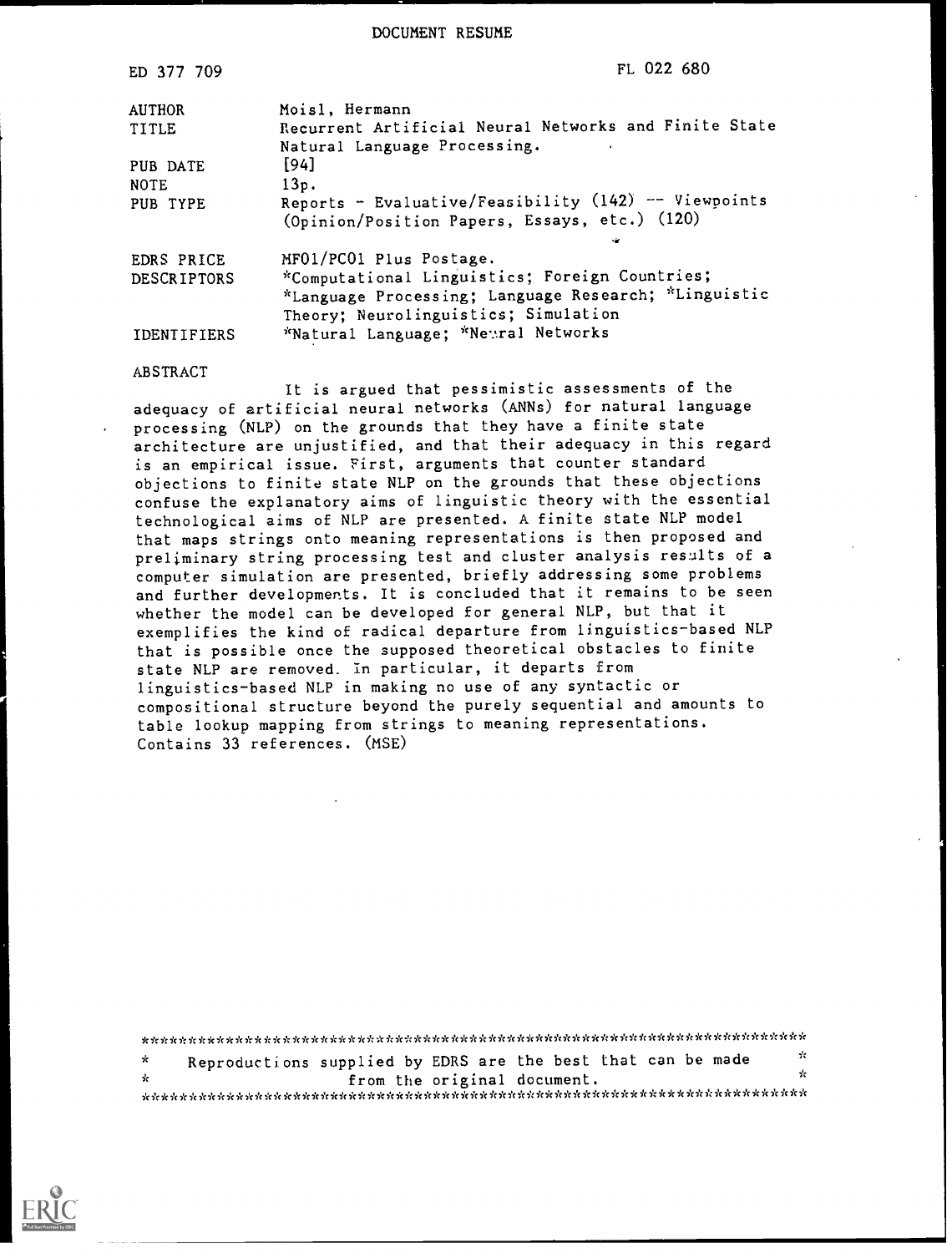# Recurrent Artificial Neural Networks and Finite State Natural Language **Processing**

**Hermann MOISL** 

Department of English Language

University of Newcastle upon Tyne

Newcastle upon Tyne NE1 7RU

Great Britain

**U.S. DEPARTMENT OF EDUCATION** Office of Educational Research and Improveme EDUCATIONAL RESOURCES INFORMATION

document has been reproduced as<br>received from the person or organization<br>originating it

– without the same been made to improve<br>
reproduction quality

Points of view or opinions stated in this docu-<br>ment-do-not-necessarily-represent-official<br>OERI poaition or policy

Email: Hermann.Moisl@newcastle.ac.uk

"PERMISSION TO REPRODUCE THIS MATERIAL HAS BEEN GRANTED BY

Krmsc

TO THE EDUCATIONAL RESOURCES INFORMATION CENTER (ERIC)

### **Abstract**

This paper argues that the supposed inadequacy of recurrent ANNs for NLP on the grounds that they have finite-state architecture is mistaken in that it confuses the explanatory aim of generative linguistic theory with the essentially technological one of NLP, which is to construct physical string-processing devices. The first part of the discussion counters standard objections to finite state NLP in the light of this assumption, and the second proposes, implements, and tests a finite state NLP model which maps strings to meaning representations.

Keywords: Natural language processing, artificial neural networks, finite-state NLP.

### Introduction

One of the many application areas of artificial neural networks (ANN) has been natural language processing (NLP), and various ANN approaches to language processing have been proposed (Sharkey & Reilly 1992 for overview and recent work). This paper concentrates on one which has been prominent in recent research: induction of language processing devices in synchronous recurrent distributed ANNs by exposure to symbol string environments (Elman 1990, 1991; Giles et al 1990, 1991, 1992, 1993; Servan-Schreiber et al 1989, 1991; Pollack 1991; Sharkey & Sharkey 1993; Watrous & Kuhn 1992; Castano et al 1993; overview in Sanfeliu & Alquezar 1992). Such nets have yielded promising results in language processing and in NLP more particularly, but there appears to be a problem in principle which renders them inadequate for general NLP. In terms of their architecture and string processing dynamics these nets look very like strict finite state automata, where 'strict' refers to FSAs in which there is no distinction between processor and memory (on which see further Schwarz 1992). But one of the earliest and most enduring results in generative linguistics is that finite state devices are inadequate for generating natural languages, with the consequence that the nets in question appear to be inadequate on theoretical grounds for NLP. The general argument of this paper is that the theoretical problem is only apparent, and that the adequacy of recurrent distributed nets for NLP is a purely empirical issue. The discussion is in two main parts. The first considers and rejects standard arguments against finite state NLP,

**BEST COPY AVAILABLE** 

 $\overline{2}$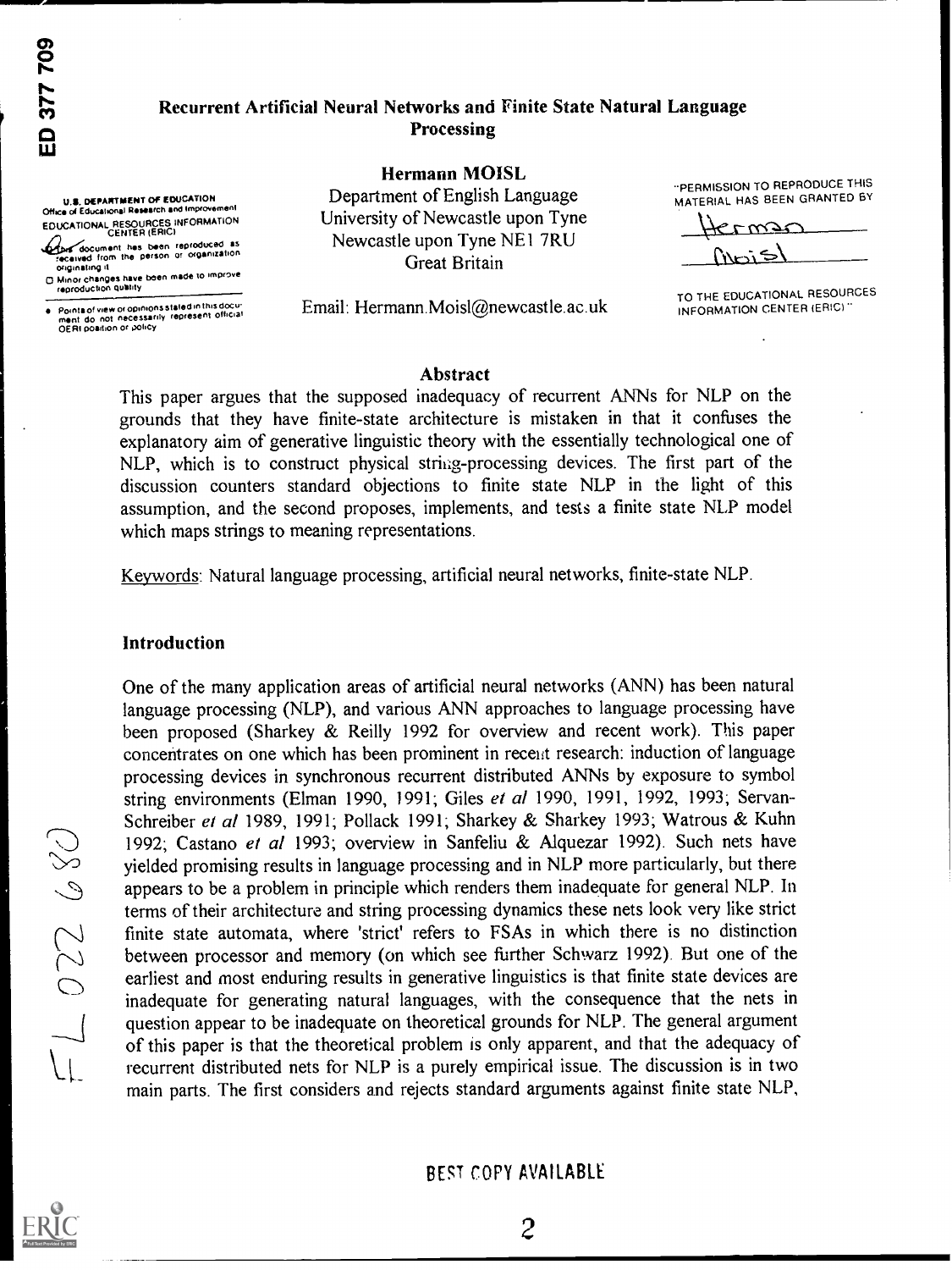and the second sketches a general approach to finite state NLP using one particular kind of recurrent ANN: the simple recurrent network (SRN).

### 1. Finite state processing in NLP

NLP research has been and continues to be naturally associated with other disciplines that concern themselves with the study of human language --theoretical linguistics most obviously, but also the range of disciplines that come under the umbrella of cognitive science, for which theoretical characterization of natural language is widely seen as paradigmatic for understanding of cognition more generally. The argument of this section is based on the assumption that the aims of NLP and of these associated disciplines are  $\hat{r}$  indamentally different. Mainstream linguistics and cognitive science regard natural language as an abstract object, and aim to explain it by developing maximally expressive and economical theories about it. NLP, on the other hand, is concerned with the design and construction of physical devices to process physical strings for some purpose. On the basis of this assumption, the current section argues that the objections in principle to finite state NLP stem from a failure to keep these aims separate.

The pretty much standard approach in non-ANN NLP, exemplified in Gazdar & Mellish 1989, is to implement a physical device on the basis of some preferred linguistic theory. That is, the grammatical categories, syntactic structures, and any structuremanipulating devices such as movement rules of the linguistic theory are incorporated into a language-processing algorithm, and that algorithm can then either be directly physically realized or simulated on a general-purpose computer. The result is a physical NLP device whose behaviour is both completely specified by the linguistic theory and as fully understood as the theory itself. Moreover, as a purely practical matter, when simulation rather than direct realization is chosen --and it invariably is-- the construction of the NLP device becomes no more difficult than design and coding of the algorithm; a compiler takes care of the rest. These are considerable advantages, but the fact remains that direct instantiation of linguistic theories is not a necessary approach to construction of NLP devices.

Given a physical system with an observable behaviour, what internal mechanisms produce that behaviour? This is the identification problem, and the answer, in Arbib's words, is this: 'Even if we know completely the function, or behaviour, of a device, we cannot deduce from this a unique structural description...The process of going from the behaviour of a system to its structural description is then not to be thought of as actually identifying the particular state variable form of the system under study, but rather that of identifying a state variable description of  $a$  system that will yield the observed behaviour, even though the mechanism for generating that behaviour may be different from that of the observed system' (1987, pp.38-9). True, theoretical linguistics is concerned with NL in the abstract, not with the language behaviour of individual systems/humans, but the idei ification problem nevertheless applies in that a class of systems is at issue: linguistic theory is a structural description of the class of natural language speakers. This applies straightforwardly to the present discussion. Assume some function, say, a mapping from sentences to meanings. An NLP device realizes the function by pairing physical sentence representations with physical meaning representations. Such a device would be describable in terms of a processor which uses linguistic-theoretic ontology even though

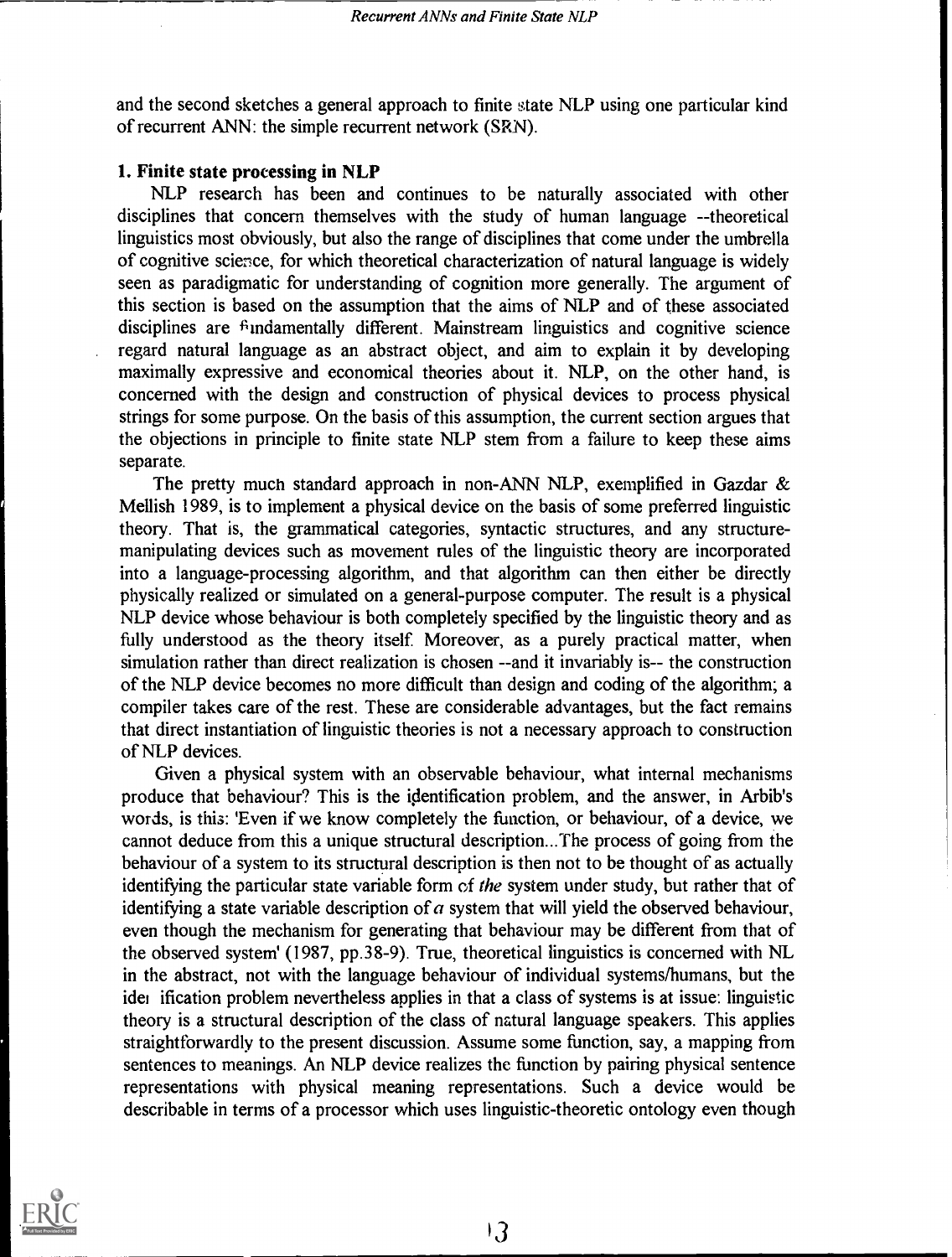it did not physically instantiate that ontology but rather used some other mechanism. In other words, linguistic theory has no necessary implications for the design of NLP processors. In principle, then, the way is open for candidate NLP technologies, including devices with finite-state architecture such as recurrent ANNs. There are, however, some standard objections to finite state architectures for NLP, and these will now be dealt with in turn.

# a) Unbounded-length centre embedding strings

One of the aims of syntactic theory is to characterize the range of NL sentence structures as economically as possible without any necessary regard to how those characterizations might relate to production and understanding of utterances by speakers in the real world. Some of these structures are characterized as recursive; because it imposes no physical realization constraints, syntactic theory permits an arbitrary depth of recursive embedding and consequently sentences of unbounded length, which in turn renders the language in question an infinite string set. Now, as long ago as 1959 Chomsky demonstrated that finite state devices are incapable of generating or processing the language  $a^n b^n$ , that is, a set of strings in which some unbounded number of a given symbol  $\alpha$  is followed by exactly the same number of some other symbol  $\beta$ , where  $n$  is any positive integer. Since this string pattern is attested in NLs in what are analyzed as recursive centre embedding structures, and since generative grammars do not specify limits on recursive structures, any NL processing device has to be able to deal with unbounded centre embedded strings. But this is impossible if the device is finite state, and so finite state devices are inadequate for NL processing.

If, however, one is concerned not with abstract characterization of natural language but with constructing a physical NLP device, it is only necessary to consider the string set which the device can be expected to encounter in practice rather than the set it might encounter in principle. On that view, arguments against the finite stateness of NLs simply do not apply. In the real world there is no such thing as an arbitrarily deeply nested recursive structure, and no such thing as a string of unbounded length. These things have finite limits, and, seen in terms of what infinity is conventionally taken to mean, even the longest NL, strings are really very short. The difference between the theoretical linguist's and the NLP researcher's views of NL comes down to this. A grammar with recursion generates an infinite string set as long as there is no bound on the application of that recursion. As soon as a bound is imposed the language which the grammar generates becomes a finite subset of the one generated by the unbounded version, which can be processed by a finite state device (Hoperoft and Ullman 1979). There is consequently no reason why a finite state device should not process any member of the class of natural languages.

None of this is new. Miller & Chomsky (1965, 464-83) recognized that the human language processor had to be finite state, and the inevitable finite stateness of physical NLP devices has since been generally accepted though rarely mentioned and sometimes, it seems, forgotten. Despite this, strict finite state architecture has never to my knowledge been seriously entertained for NLP. The reasons for this have to do with the second and third objections, to which we now turn.

# b) Capturing generalizations

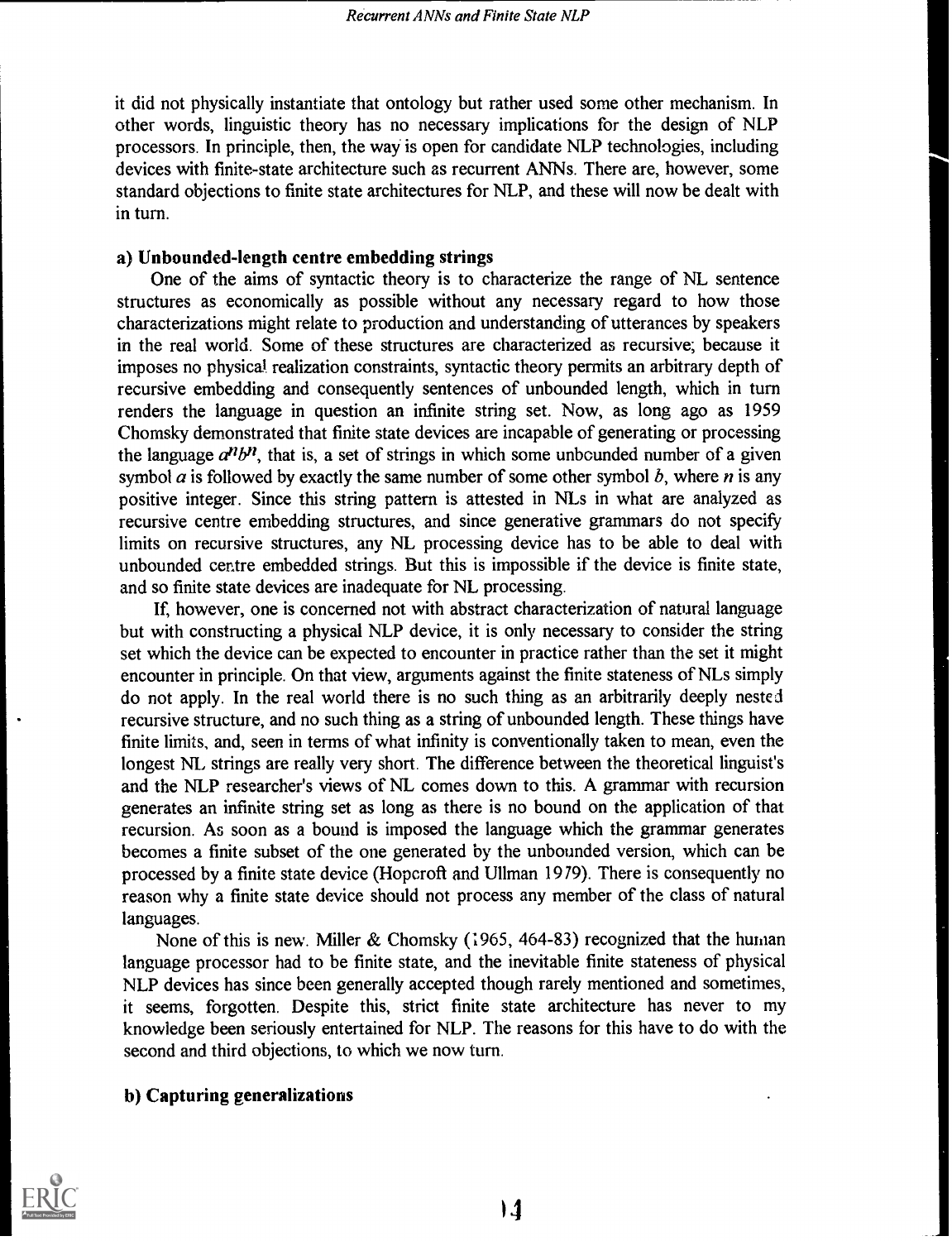Strict finite state architecture differs from that of higher-order automata in automata theory in that the the higher-order ones have a processor-memory distinction (Schwarz 1992). If a bound is placed on the memory of such a higher-order device, it becomes functionally finite state, that is, it can be simulated in terms of input-output behaviour by a strict finite state machine. The only difference is that the two sorts of device use different algorithms to compute any given function on account of their different architectures.

Advocates of finite state NLP have preferred higher-order, bounded-memory architectures to the strict finite state one explicitly on account of the former's explanatory advantage in relation to generative linguistic theory (Chomsky 1956, 109; Miller & Chomsky 1965, 466-75; Church 1980; Pulman 1986). If one's aim is explanation, then clearly a higher-order automaton with bounded memory is to be preferred. But the primary aim of NLP is construction of physical devices, not explanation, so the choice between higher-order, bounded memory and strict finite state architecture is in principle neutral.

# c) Compositionality

Semantic theory in theoretical linguistics aims to associate linguistic expressions with meanings, given some definition of 'meaning'. This involves at least:

- assignation of meaning to the primitive expressions --the morphemes-- of a given language,
- specification of how the primitive expressions relate to composite expressions -- phrases and sentences-- in that language, and
- specification of how linguistic meaning relates to the world.

There are various approaches to these tasks; the one used for exemplification here, formal or Montague semantics (Cann 1993), has been and continues to be influential. Formal semantics defines the meaning of a sentence as its truth conditions: a sentence means what the world would have to be like for the sentence to be true. Truth conditions are defined relative to a 'universe of discourse' which the semantic theory models. Such a model has two main parts: (1) the entities of the universe of discourse are identified, and the relationships between these entities and the primitive expressions of the language, that is, the denotations of the primitive expressions, are defined, and (2) how the denotations of composite expressions are constructed from those of primitive expressions is specified. Part (2) is based on Frege's principle of compositionality, which says that the meaning of a composite expression is a functions of the meanings of its component primitives and their manner of combination, and is defined using a grammar which both generates the sentences of the language in question, and associates a constituent structure with each sentence. The connection between syntactic structure and meaning is made by the rule-to-rule hypothesis, in which each syntactic rule is associated with a corresponding semantic rule which specifies the meaning of a composite expression in terms of its immediate syntactic constituents. In this way, syntax can be said to drive semantics in the sense that, given the meanings of the morphemes of a language, syntactic structure determines what sentences mean.

Compositionality has also been at the centre of a long-running debate in the cognitive science community, where the rival claims of an established 'classical' approach to the study of cognition and those of the 'connectionist' challenger are at stake (recent



 $\overline{5}$ 4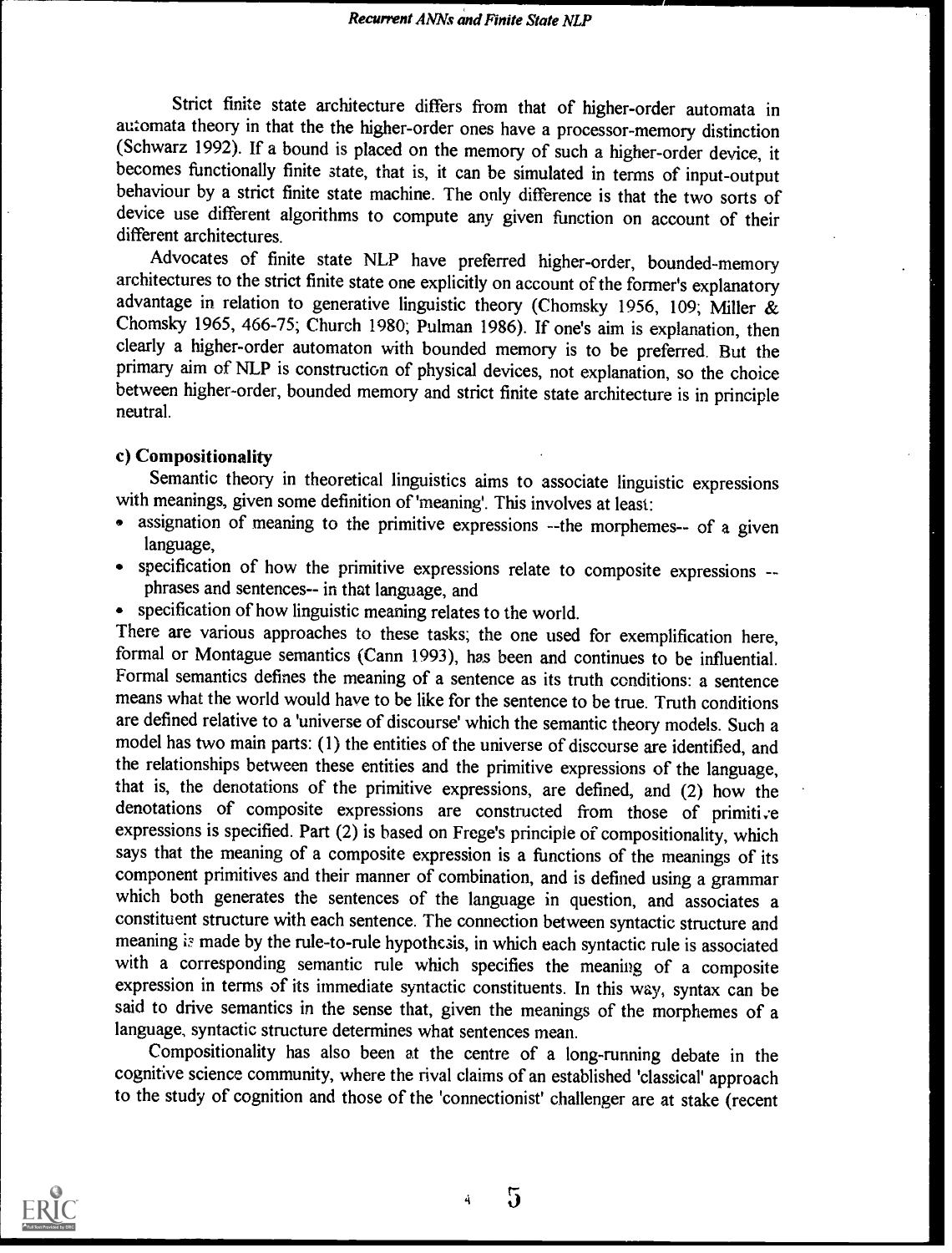discussion and extensive refererences in Dinsmore 1992 and Connection Science vol.4). The classical position, forcefully put by Fodor and Pylyshyn in 1988, is that, in order adequately to explain certain fundamental aspects of cognition one requires the notion of the structured representation, that is, of a mental object consisting of primitive symbols arranged in a constituent structure with compositional semantics, and the notion of mental processes which interpret representations in a way that is sensitive to their structure; because they are by nature finite state devices, ANNs cannot articulate or process representations with a constituent structure adequate for capturing the requisite generalizations about cognition. In response, connectionist cognitive scientists have worked to vindicate ANNs as a suitable alternative paradigm for cognitive theorizing by developing specifically connectionist accounts of compositionality, chief among them Smolensky's tensor product representation (Smolensky 1990) and van Gelder's functional compositionality (van Gelder 1990), which is based on temporal rather than spatial structuring of constituents. Functional compositionality is exemplified in Pollack's RAAM (Pollack 1990) architecture, and applied to NLP by Chalmers 1990 and Blank, Meeden, & Marshall 1991.

Central to both theoretical linguistics and cognitive science, then, is the idea of semantic interpretation of an expression on the basis of its syntactic structure. Now, it is universally agreed that NL sentences have a complex and varied structures. Hew, therefore, can a finite state architecture which imposes a single, strictly sequential syntax on sentences be adequate for NL semantics? The classicists in the cognitive science debate think that it cannot, and the connectionsts agree in that they have found it necessary to develop compositional representational methods in ANNs. Nevertheless, I claim that compositionality has no necessary implications for NLP.

The basis for this claim is, again, that explanation is one thing, and construction of physical devices another. Compositional semantics in NL sentences depends crucially on the attribution of more or less complex syntactic structure to sentences. But sentences are abstract objects, and so are the structures attributed to them: both are artefacts of linguistic theory. Physical strings, whether spoken or written, have no physical structure apart from strict temporal or spatial sequence. One approach to instantiating a sentenceto-meaning function is to map strings onto abstract sentences with abstract structures and to process these sentences in accordance with those structures, which yields a processor that is perspicuously related to linguistic theory as well as structured meaning representations, but the identification problem says that this is not necessary. Since, for NLP, it suffices that the sentence-to-meaning function be realized by a device which pairs strings with physical meaning representations, another legitimate approach is to attempt to process strings in accordance with the structure we know for certain they have --strict sequence-- using a process with strict finite state architecture.

## 2. Recurrent ANNs and NLP

Assuming the validity of the arguments in Part 1, the way is clear for development of an approach to NLP based on strict finite state architecture. But, as the Celtic chieftain Calgacus is reputed to have said of the Roman invasion of Britain: 'They made a desert and called it peace' (Tacitus, Agricola). Notions of complex phrase structure and associated compositional semantics provide intuitively accessible and theoretically well developed ways of thinking about language, and offer a basis for the design of NLP

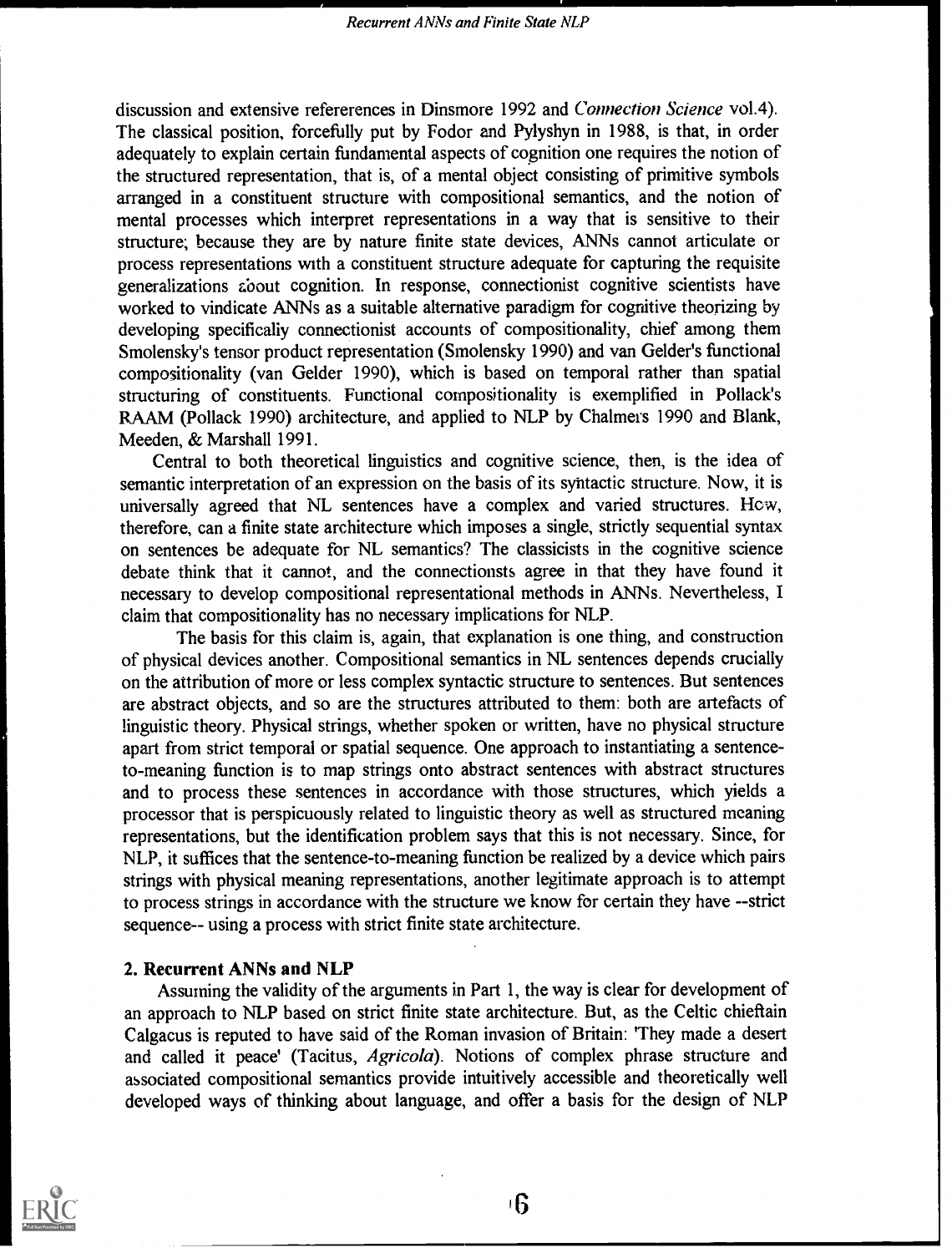devices via the relationship between linguistics and computation which formal language and automata theory defines. If one dispenses with these notions in NLP design, what will replace them? This section sketches a proposal for an alternative.

It is best to be clear at the outset that generative linguistic theory is not being challenged: for present purposes it is accepted as a characterization of what has traditionally been called human linguistic competence. The issue is the relationship between linguistic theory and the physical processing mechanisms required for NLP, and the argument is, in essence, that physical instantiation of computational architectures with the processor-memory distinction (Schwarz 1992) is unnecessary.

Generative linguistic theory defines a function from linguistic expressions --words, phrases, sentences-- to meanings, given some definition of 'meaning'. An NLP device implements this function if, given a physical representation of an expression, it returns a physical representation of the associated meaning. Since NILs are finite sets for NLP purposes, it becomes possible to define the function as a list of (expression-meaning) pairs, and for an NLP device to do nothing more than table lookup on a physical representation of the list. The proposal is to train a recurrent ANN with strict finite state architecture to implement such a table lookup device. The discussion is in three parts: (a) designs a computer simulation of an ANN to associate strings with meaning representations, (b) presents test results and analysis of that ANN, and (c) briefly addresses some issues which arise from (a) and (b).

#### a. Network design and implementation

The aim is to implement a mapping from linguistic expressions to meanings, given a finite set of expressions. This requires pairing of each expression of length 1 with a meaning, each expression of length 2 with a meaning, and so on up to some maximum length. For example:



| Figure 1 |  |
|----------|--|
|----------|--|

Here, meanings are labelled 1, 2, 3...; the expression the means 1, the man means 2, the man in means 3, and so on. In view of the number of words in English and of the possible combinations of words up to some reasonable maximum sentence length, this approach may appear to require a very large number of meanings, but in fact there are exactly as many as that which generative linguistic theory would posit for the same expression set. Linguistic theory would generate the meanings more elegantly than an explicit listing by building them out of the meaning primitives assigned to morphemes, but elegance is not an issue here.

Like much of the grammatical induction work mentioned in the Introduction, the net used to implement this mapping is a simple recurrent network (SRN), a discrete-time

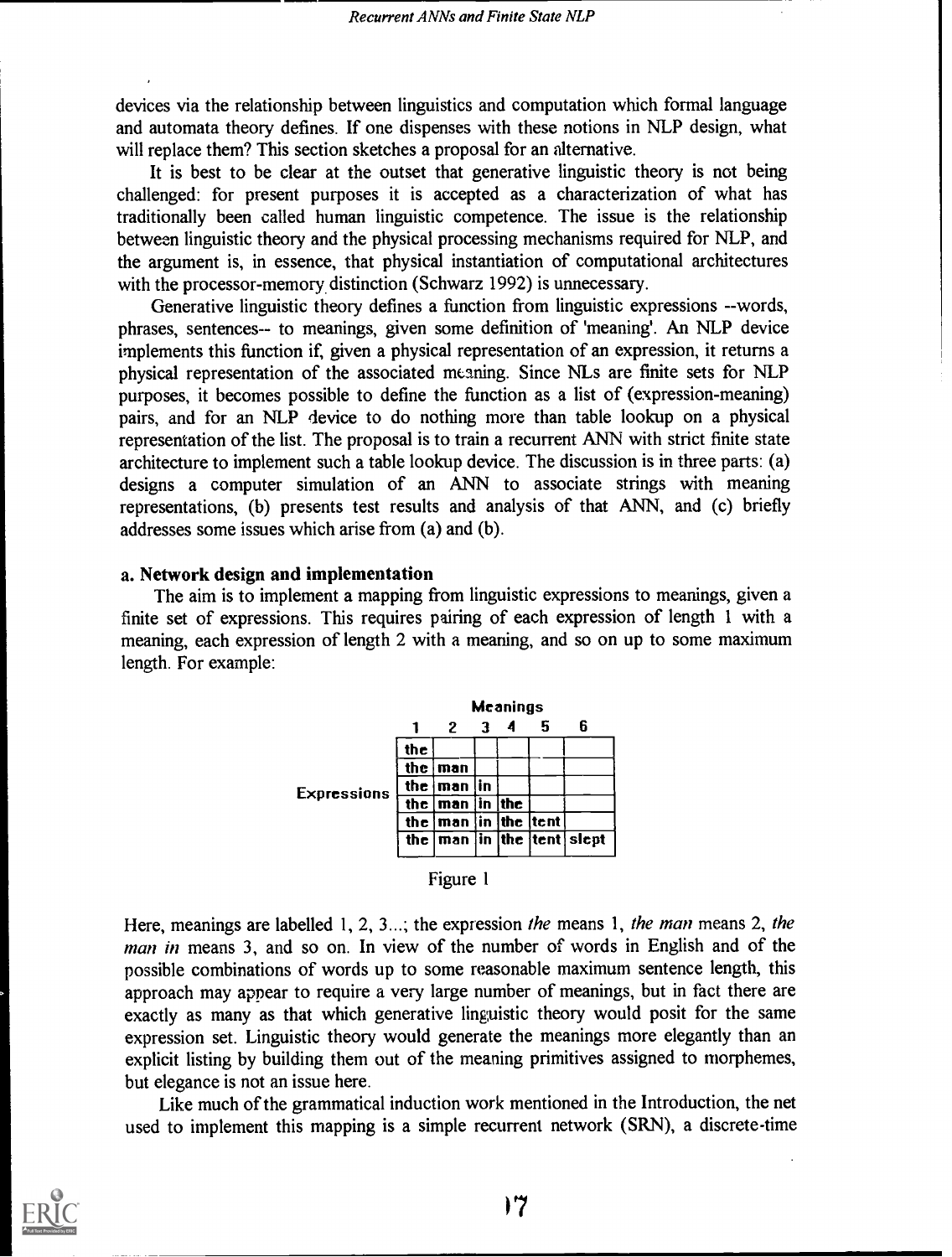dynamical system whose architecture and processing dynamics make it straightforwardly interpretable as a finite state automaton (for example Arbib 1987, 24-6):



Figure 2

- The set of inputs is the input alphabet  $\bullet$
- The set of outputs is the output alphabet  $\bullet$
- The set of hidden layer configurations is the state set
- The connections between the input and hidden layers are the next state function in that, for every combination of current input and current state, they generate a characteristic associated next state in the hidden layer.
- The connections between hidden and output layers are the output function in that, for every state of the hidden layer, they generate a characteristic output in the output layer.

The SRN is in principle a physical device with physical input and output signals, but as with virtually all ANN research practice it is simulated on a conventional computer. The linguistic expressions and meanings, which are in principle to be represented physically, in fact need to be given a representation appropriate to the simulation. This means numerical vectors whose components represent features of the physical input and output signals. The frequently-used 'one-hot' encoding is adopted here, where each distinct input and output from the net is assigned a unique binary-valued vector in which a single component is 1 and all the rest are 0. This is unrealistic for actual NLP work, where one would want to represent features of acoustic or visual input in some detail, but it suffices for present purposes. The result is a list of (binary-valued vector sequence, binary valued vector) pairs which represent the (linguistic expression, meaning) pairs of the mapping.

The SRN is trained by repeated random selection of a pair from the list, and presentation of that pair to the net so that it can learn to associate the components using back propagation; this continues until the learning error curve stops decreasing significantly. For example, training the net on the list in Figure 1 would proceed as follows. Choose a pair, say (the,1): the vector representation of the is presented to the designated units in the first layer of the net, the vector representation of 1 becomes the target output, and back propagation is applied. Choose another, say (the man, 2): the vector representation of the becomes the input and the vector representation of 1 the target output, then the vector representation of *man* becomes the input and the vector representation of 2 the target output, applying back propagation in each case. Similarly, for (the man in, 3), the is associated with 1, man is associated with 2, and in with 3. In



78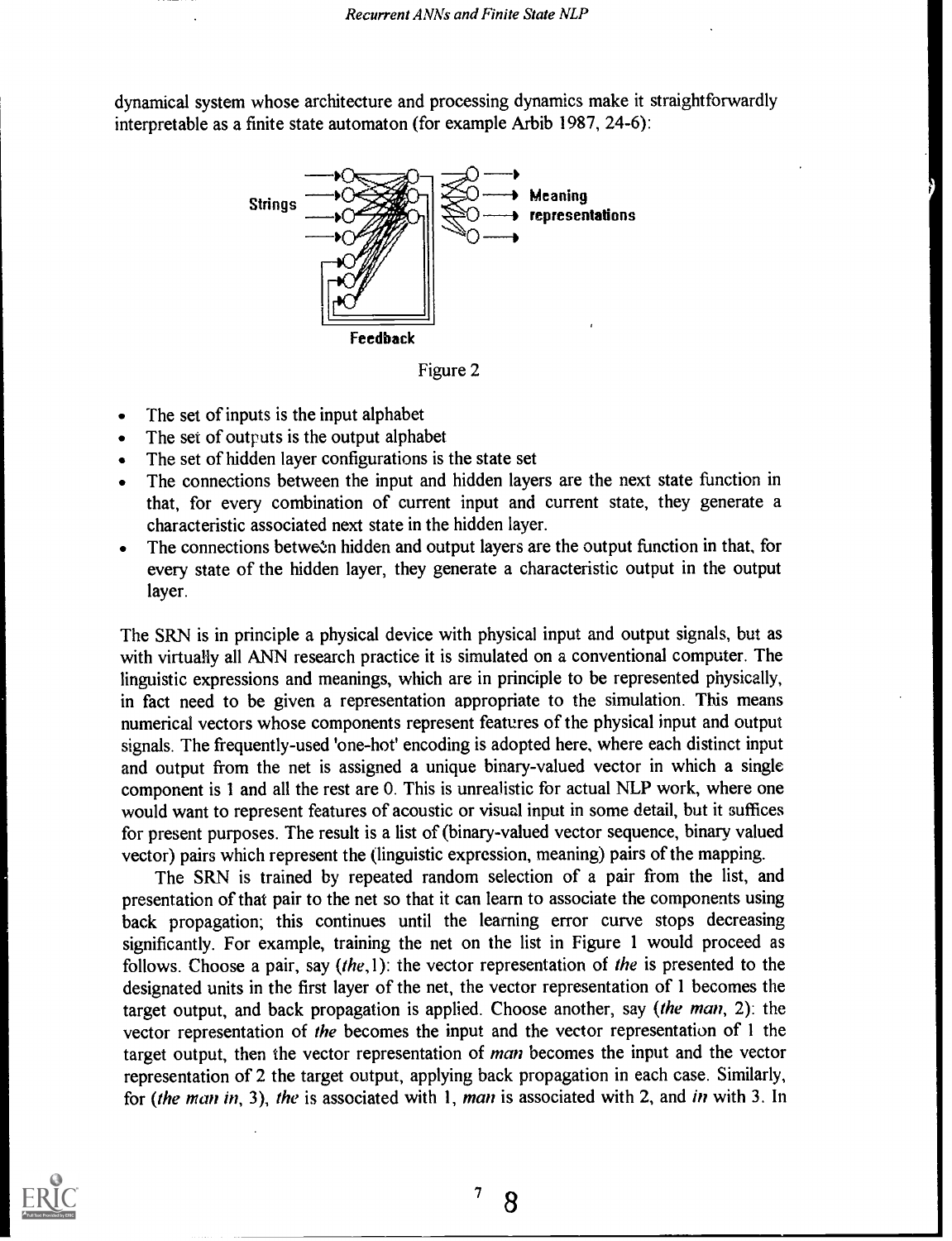this way, the net learns a mapping from strings to meanings: in all the Figure 1 strings the means 1, in strings 2-6 *the man* means 2, in strings 3-6 *the man in* means 3, and so on up to the man in the tent slept, which means 6.

### b. Results and analysis

### i. Results:

The simulation was trained and tested on sets of up to 24 strings of maximum length 12, all of them of the declarative the cat with the long tail sat on the mat variety, and learned the string-meaning function perfectly. Special attention was paid to the net's ability to handle long-distance dependencies, since this is always an issue in NLP research and has often --though erroneously-- been regarded as a problem for finite state processors. The net had no difficulty with maintaining dependencies across the distances so far required of it: the man in the boat by the shore sees  $\ell$  the men in the boat by the shore see, or the centre-embedding the car the man the woman loves drove stopped.

#### ii. Analysis:

For an SRN with  $n$  units in its hidden layer, the values which those units assume at any processing step constitute an *n*-component vector. Each such vector defines a point in *n*-space. For a test string of length  $a$  there are  $a$  hidden-layer configurations, and for  $b$ test strings there are  $c = \sum_{n=1}^{\infty} b_n \sum_{n=1}^{\infty} c_n$  configurations. In the grammatical inference research mentioned in the Introduction, it is usual to carry out a cluster analysis of these  $c$  vectors in order to gain some insight into network operation. These analyses have shown that the points are not in general haphazardly distributed in *n*-space, but cluster in regions of that space such that all the hidden-layer vectors which generate a given output are adjacent. Such clusters are usually interpreted as states of a finite state machine which the net has inferred from string input, but this is an unnecessary abstraction. The component vectors of a cluster typically differ from one another to greater or lesser degrees, and an alternative interpretation, adopted here, is to assign a separate state to each distinct hidden layer configuration. This results in a much larger finite state machine for a given function, but corresponds more directly to physical reality.

The hidden layer configurations which the trained net assumed in the course of string processing in (i) were subjected to cluster analysis, and the results were unsurprising: the hidden-layer vectors clustered in accordance with the target output, as above. Assuming, however, a separate state for every distinct vector, the analysis shows that there is a unique state for every (expression-meaning) pair. Thus, for the three strings

#### 1. the man ate his lunch

- 2. the man in the restaurant ate his lunch
- 3. the man in the restaurant ate a sparing lunch

the state sequences for initial the and for man are identical in all three cases; thereafter (1) and (2,3) bifurcate, and (2,3) continue with identical state sequences for in the *restaurant ate*, at which point they too bifurcate; *ate his lunch* in  $(1)$  and  $(2)$ , though lexically identical, have different state sequences; there are three distinct states for *lunch*. By following the trajectory which each string generates in the state space, one can see that the net learns a distinct state sequence for every distinct string.



8

9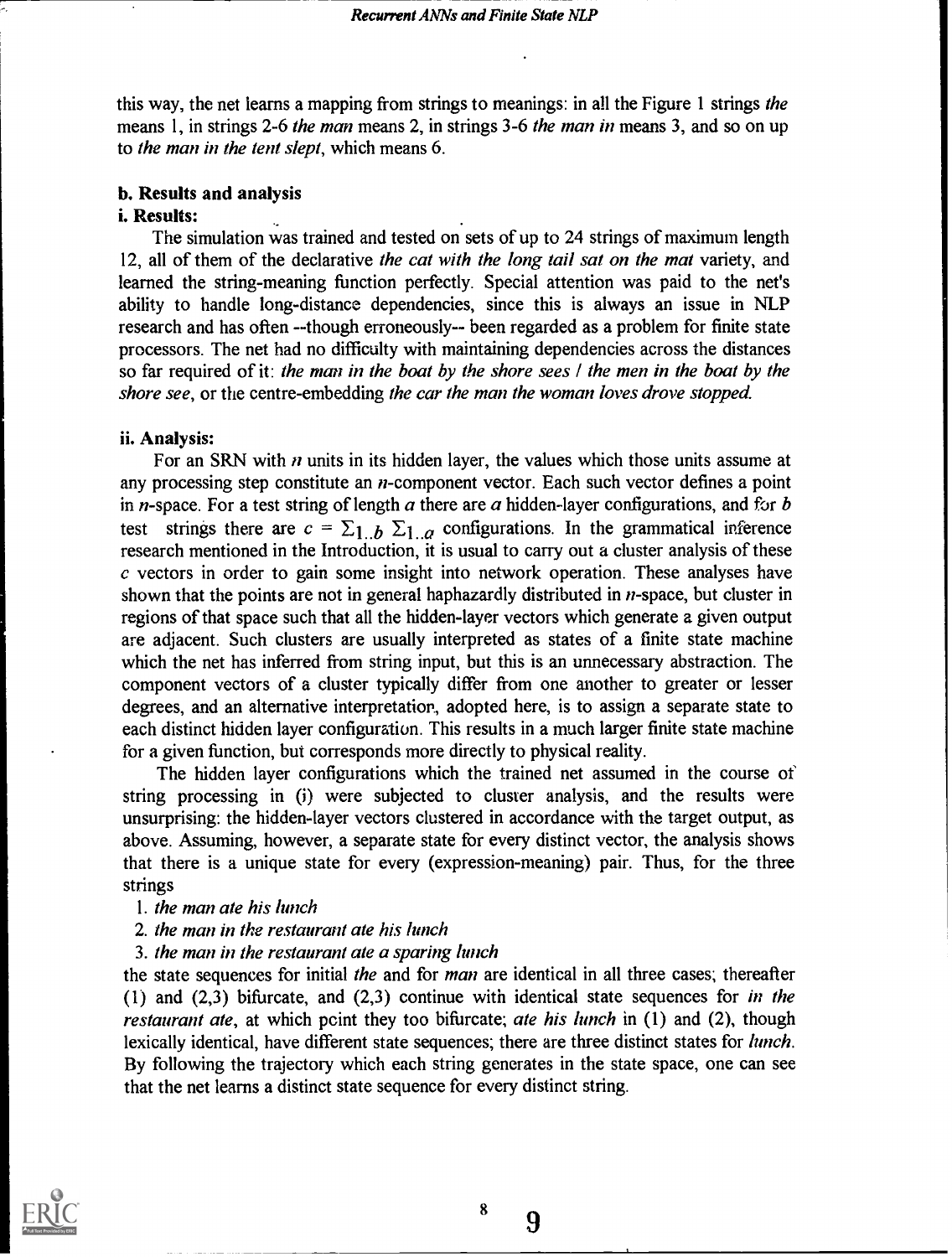# c. Discussion

Whether or not the approach proposed in (a) will be practicable, and what sorts of development are required, are empirical matters. At least two issues arise at this stage, however, both of them having to do with the assumed prior existence of an (expression, meaning) list and of a corresponding physical representation of it:

- i. Though theoretically possible on the grounds of finiteness, construction of an (expression, meaning) list for some NL would be a huge and almost certainly infeasible task.
- ii. Linguistic expressions and meanings are abstractions, and compilation of a list implies some physical representation scheme. Representation of linguistic expressions is well understood, but it is not at all clear what a physical representation of a meaning might look like; in the foregoing discussion 'meaning representations' were simply variables instantiated by arbitrary vectors for the sake of argument.

Despite its theoretical validity, the architecture proposed in (a) emerges as impractical in the light of (i) and (ii). The following development of that architecture is intended to address this.

An increasingly favoured idea in connectionist research is that ANN-based systems be 'hooked up' to the world with a range of sensors which transduce physical signals into a format amenable to ANN processing, thus providing input representations which relate to environmental regularities in a systematic way and thereby, it is hoped, allowing nets to behave in ways interpretable as semantically coherent (e.g. Plunkett *et al* 1992; Pfeifer & Verschure 1992; Peschl 1992). My development of the NLP approach being proposed here is based on this idea. Specifically, I use several SRNs to implement a system of interconnected finite state automata:



Figure 3

The acoustic and visual components (1, 3) are the input sensors. Each consists of a Kohonen net (represented by a grid) which functions as a transducer from physical signals to 2-D topographic maps, and an SRN which learns sequences of topographic maps corresponding to time-sliced acoustic and visual inputs respectively. Between them is the link SRN (2), which takes the acoustic SRN hidden layer configuration as input and the corresponding visual SRN hidden layer configuration as target output. The link SRN hidden layer configuration sequence represents the association of acoustic and visual input sequences.

This addresses (i) and (ii) above as follows:

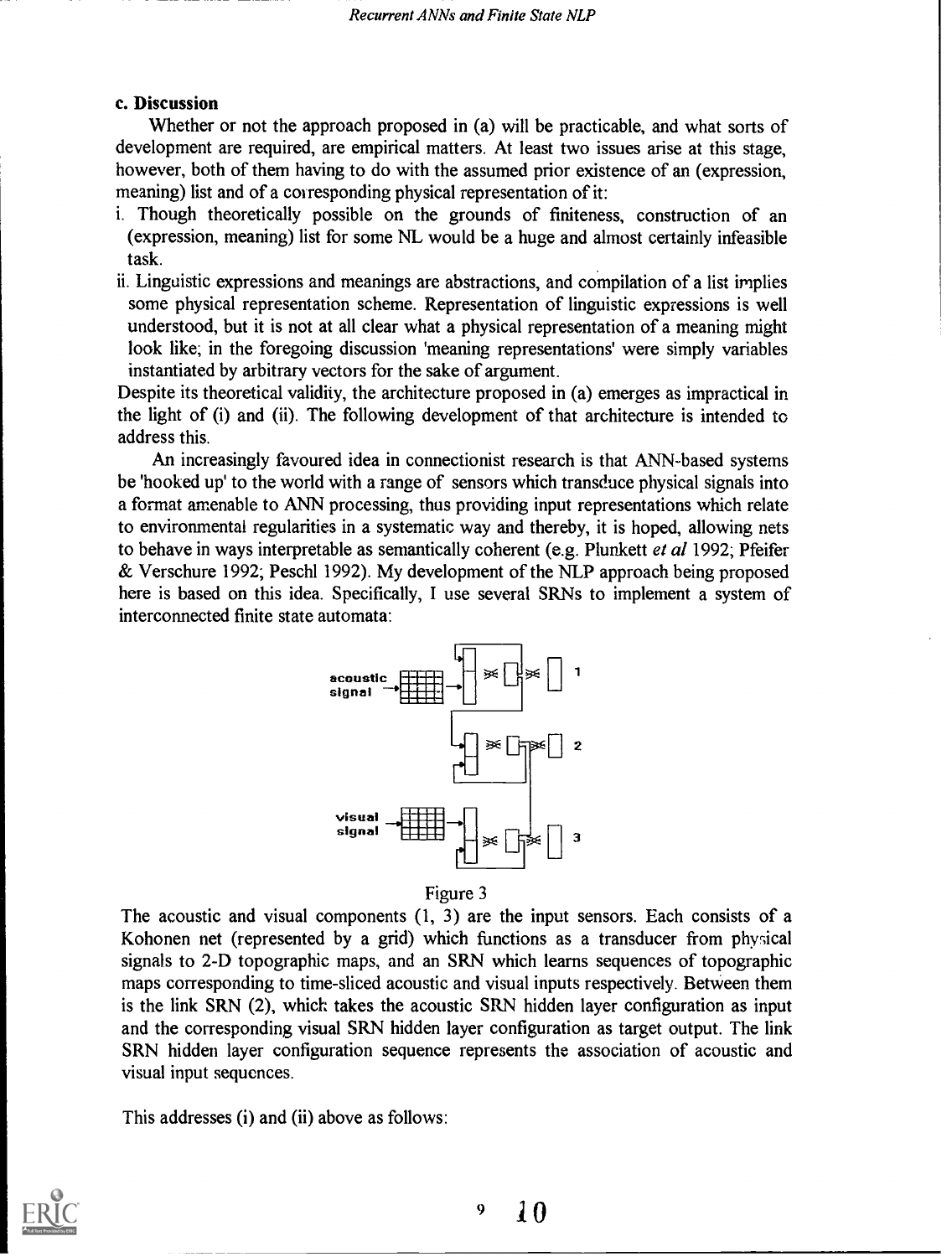- i. Given an appropriate physical environment, the net learns to implement the expressionto-meaning function on-line and incrementally. There is no need to predefine an (expression, meaning) list.
- ii. The net generates its own representations: expression representations are abstracted from acoustic input in the hidden layer of the acoustic SRN, and meaning representations develop in the link SRN hidden layer on the course of training; the intention is that, at any stage of acoustic input, the link net hidden layer should represent the meaning of the string up to that point, where 'meaning' is understood in an impoverished sense appropriate to the restricted range of inputs.

### Conclusion

This paper has argued that pessimistic assessments of the adequacy of recurrent ANNs for NLP on the grounds that they have a finite state architecture are unjustified, and that their adequacy in this regard is an empirical issue. Part 1 presented arguments countering standard objections to finite state NLP on the grounds that these objections confuse the explanatory aims of linguistic theory with the essentially technological aims of NLP. Part 2 then went on to propose a finite state NLP model which maps strings onto meaning representations, presented preliminary string processing test and cluster analysis results of a computer simulation, and briefly addressed some problems and further developments. Whether or not the model can be developed for general NLP remains to be seen, but even as it stands it exemplifies the kind of radical departure from linguistics-based NLP that is possible once the supposed theoretical obstacles to finite state NLP are removed. In particular, it departs from linguistics-based NLP in making no use of any syntactic or compositional structure beyond the purely sequential, and amounts to table lookup mapping from strings to meaning representations.

# References

Arbib, M. (1987) Brains, machines, and mathematics, 2nd ed. Springer, New York.

Blank, D., Meeden, L. & Marshall, J. (1992) 'Exploring the symbolic/subsymbolic continuum. a case study of RAAM', in: The symbolic and connectionist paradigms: closing the gap, ed. J. Dinsmore. Lawrence Erlbaum.

Cann, R. (1993) Formal semantics: an introduction. Cambridge University Press, Cambridge UK.

Castano, M., Vidal, E. & Casacumberta, F. (1993) 'Inference of stochastic regular languages through simple recurrent networks', in Grammatical Inference: theory, applications, and alternatives, ed. S. Lucas, 1EE, London.

Chalmers, D. (1990) 'Syntactic transformations on distributed representations', Connection Science 2, 53-62.



11 10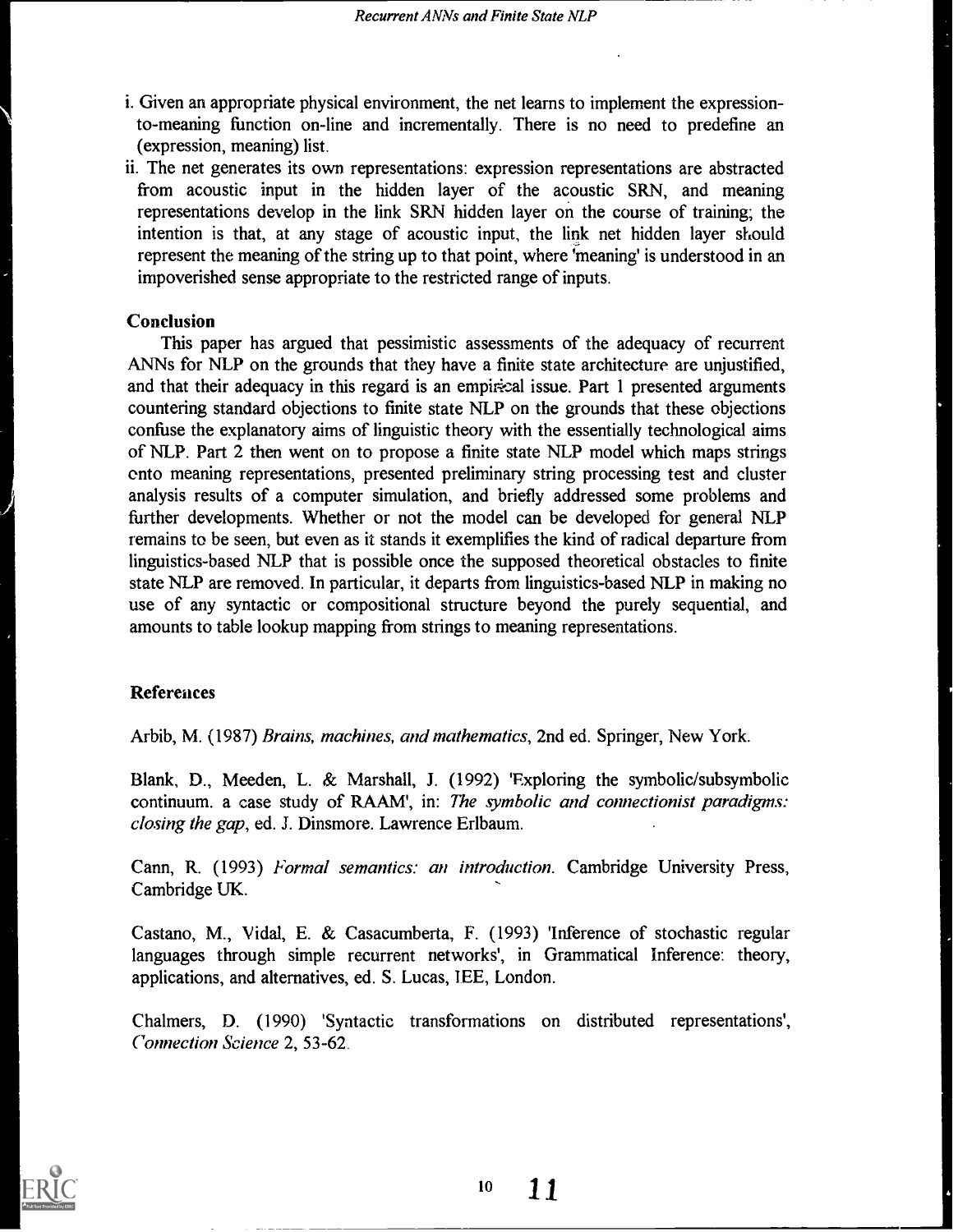Chomsky, N. (1956) 'Three models for the description of language', IRE Transactions on Information Theory IT-2, 109.

Church, K. (1980) 'On memory limitations in natural language processing', Tech. Report MIT/LCS/TR-45.

Dinsmore, J. (1992) The symbolic and connectionist paradigms: closing the gap. Lawrence Erlbaum.

Elman, J. (1990) 'Finding structure in time', Cognitive Science 14, 179-211.

Elman, J. (1991) 'Distributed representation, simple recurrent networks, and grammatical structure', Machine Learning 7, 195-225.

Fodor, J. & Pylyshyn, Z. (1988) 'Connectionism and cognitive science: a critical analysis', Cognition 28, 3-71.

Gazdar, G. & Mellish, C. (1989) Natural language processing in LISP. Addison-Wesley.

Giles, C., Sun, G., Chen, Lee, Y, & Chen, D. (1990) 'Higher order recurrent networks and grammatical inference', in: Advances in neural infromation systems 2, ed. D. Touretzky. Morgan Kaufmann.

Giles, C., Chen, D., Miller, C., Chen, H., Sun, G., & Lee, Y. (1991) Grammatical inference using second-order recurrent neural networks, Proceedings of the International Joint Conference on Neural Networks, IEEE 91 CH3049-4.

Giles, C., Miller, C., Chen, D., Sun, G., Chen, H. & Lee, Y. (1992) 'Extracting and learning an unknown grammar with recurrent neural networks', in: Advances in neural information processing systems, ed. J. Moody, S. Hanson, R. Lippmann. Morgan Kaufmann.

Giles, C. & Omlin, C. (1993) 'Extraction, insertion, and refinement of symbolic rules in dynamically driven recurrent neural networks', Connection Science 5, 307-338.

Hoperoft, *j. & Ullman, J. (1979) Introduction to automata theory, languages, and* computation. Addison-Wesley.

Miller, G. & Chomsky, N. (1965) 'Finitary models of language users'. in: *Readings in* mathematical psychoiogy II, ed. R. Bush, E. Galanter, D. Luce. John Wiley.

Peschl, M. (1992) 'Construction, Representation, and the Embodiment of Knowledge, Meaning, and Symbols in Neural Structures, Connection Science 4, 327-338.